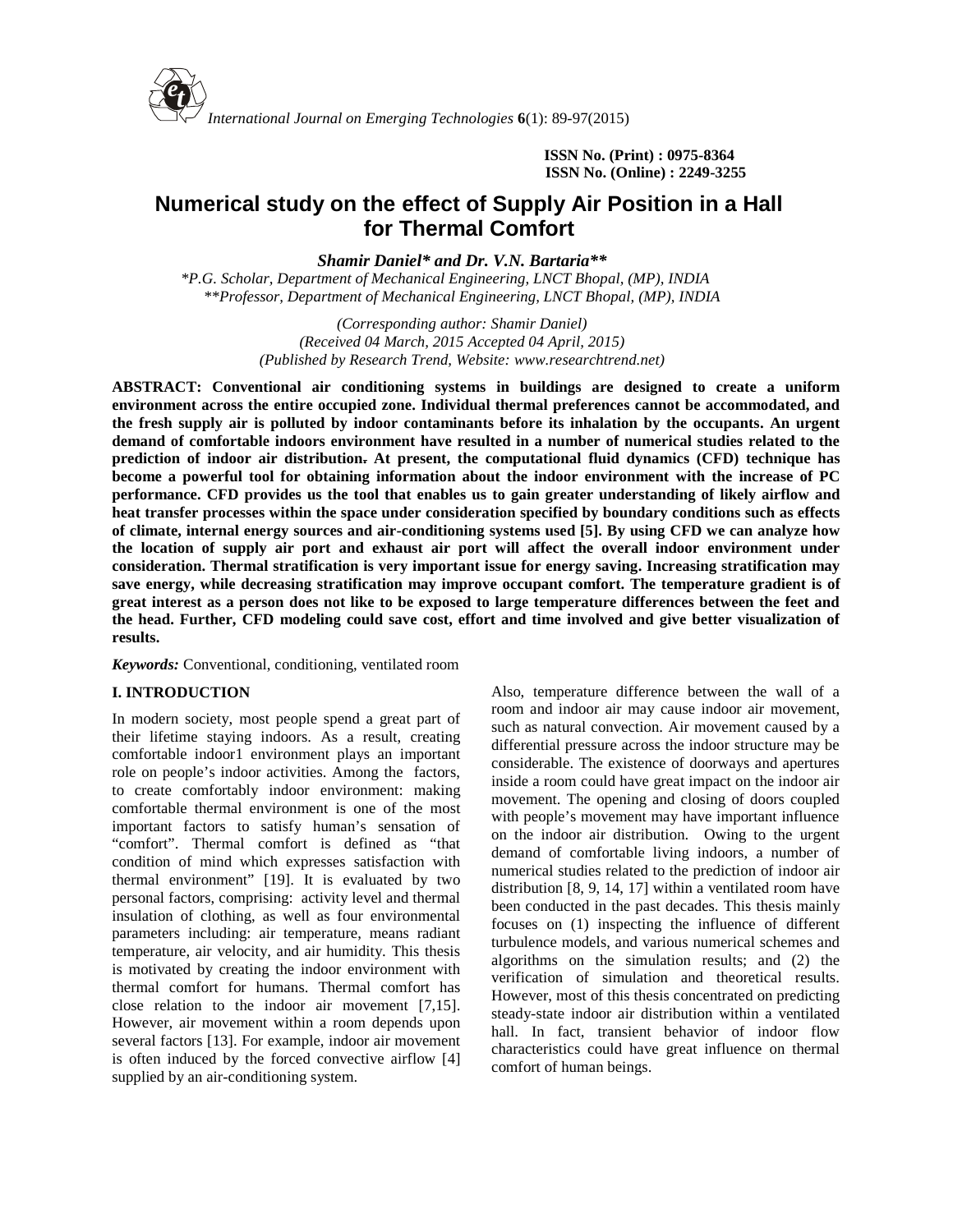The purpose of a ventilating system is to remove heat generation within a room, creating a thermally comfortable environment. One of the active approaches for regulating heat transfer in a convection-dominated cavity system is to use a periodic moving object [6]. Air-conditioning systems have been used in many parts of the world. Computer fluid dynamics (CFD) analysis is a recent achievement of technology and is finding growing application in the field of air conditioning, enabling us to predict the indoor environmental conditions through simulation [1,5]. Computational fluid dynamics, usually abbreviated as CFD, is a branch of fluid mechanics that uses numerical methods and algorithms to solve and analyze problems that involve fluid flows. A large number of equations are required to simulate the interaction of liquids and gases with surfaces defined by boundary conditions. With high speed supercomputers, better solutions can be achieved. Ongoing research yields software that can improve the accuracy and speed of complex simulation scenarios.

Initial theoretical validations of such software are performed using a wind tunnel and final validation by performing a full-scale testing. Computational Fluid Dynamics (CFD) describes a family of numerical methods terms used to calculate the temperature, velocity and various other fluid properties throughout a given region of space under consideration.

### *A. Air Conditioning System*

If the theory is properly applied, every system can be successful in any building. However, in practice, factors such as initial and operating costs, space allocation, architectural design, location, and the engineer's evaluation and experience limit the proper choices for a given building type [18]. Heating and air conditioning systems should be: Simple in design, of proper size for a given building, of generally fairly low maintenance, of low operating costs and of optimum inherent thermal control as is economically possible [10]. For buildings the following parameters are to be considered, as shown in Fig. 1.



**Fig. 1.** Harmonization of energy terms in building technology.

#### *B. Load Characteristics*

Sun Gain. Office and conference rooms usually have windows and door opening; the walls are subjected to direct sunlight. East and west walls are more subjected to direct sunlight. As India is located in the northern hemisphere, the southern walls are slightly hotter than the northern wall.

**Transmission.** In winter, effects on objects located close to outside walls and possible condensation of moisture on the objects and the surface of outside walls must be evaluated. In summer, possible radiant effects from exposure should be considered.

**People.** Some areas may have concentrations as high as 1.0 m2 per person, while office space will have closer to 10 or 15 m2 per person. When smoking is permitted, return air should be contained, and the re-circulated part of the air should be deodorized with activated charcoal and similar odour-removal devices or exhausted.

**Lights.** Careful analyses of the required lighting intensity should be made in a hall and in view of daylighting availability.

**Stratification.** In reading rooms, large lecture halls, and huge offices with high natural or false ceilings, air temperature may stratify.

### *C. Design Concepts*

All-air ducted systems are preferred in library public areas, careful evaluation of relative humidity is essential. A number of people with different perception towards heat and cold may react differently to a given thermal comfort. Thus, individually controlled zones may be required to maintain optimal environmental conditions. Another problem is the location of room thermostats and humidistats.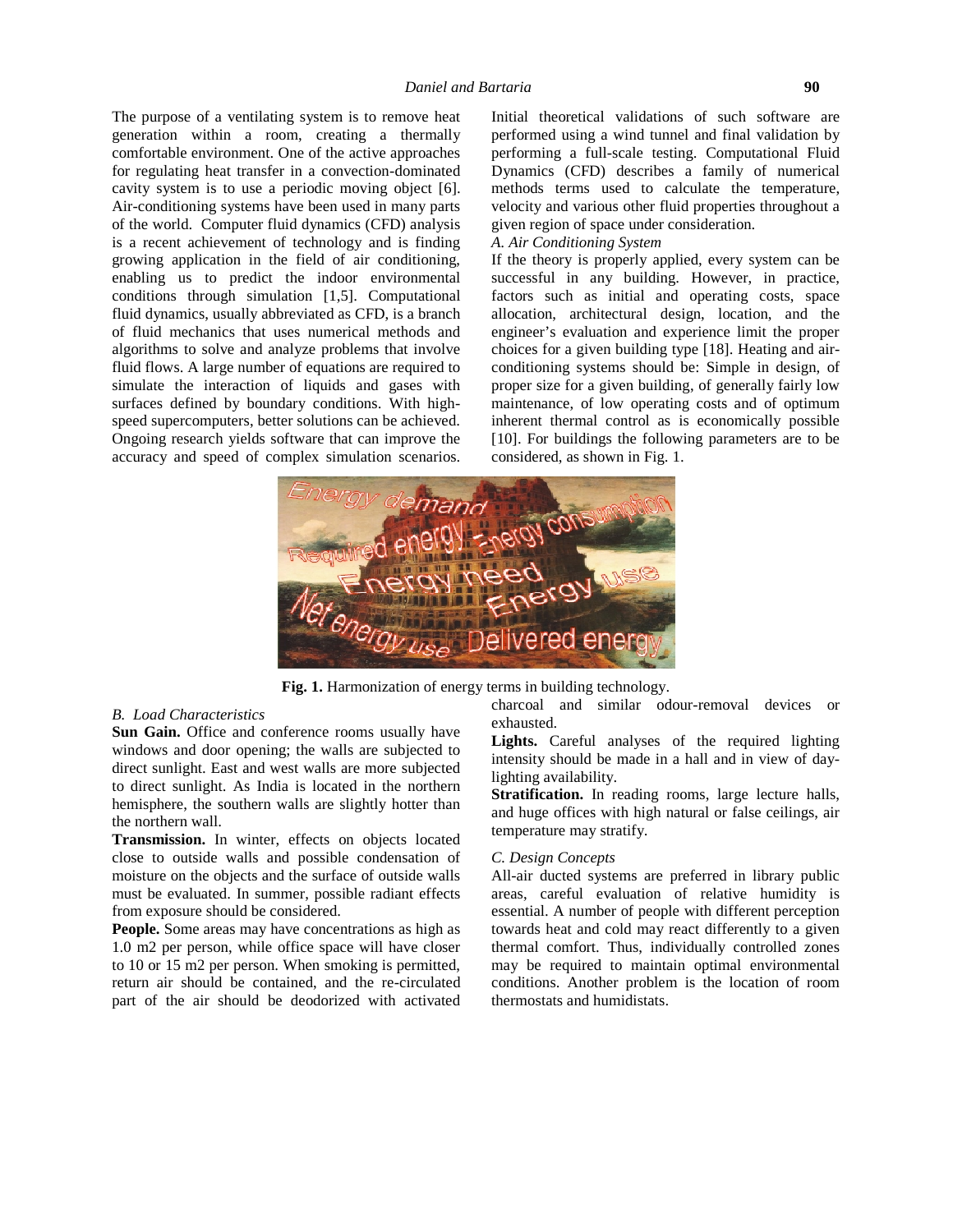### *D. Design Criteria*

While considering an enclosed office, more stringent design criteria are usually provided for achievers, because the final output provided by persons sitting in office very valuable to the company. A high-efficiency air filters are often provided. Relative humidity is held below 55%. Room temperature is held within the 20 to 26°C range. Air velocity inside the room shall be less than 0.5m/sec.

### *E. Building Contents*

The effect of equipments on the indoor thermal conditions should be carefully considered and critically examined. The number of skylights required for properly illuminating the room, requirement of wall mounted fans, if required, the amount of heat dissipated by these to the indoor environment shall be considered.

### *F. Effect of Ambient Atmosphere*

The temperature and, particularly, the relative humidity of the air have a marked influence on the surrounding air[19, 20 ]. The object humidity is usually defined as the relative humidity of the thin film of air in close contact with the surface of an object and at a temperature cooler or warmer than the ambient dry bulb. If objects in a an office or hall are permitted to cool overnight, the next day they will be enveloped by layers of air having progressively higher relative humidity. These may range from the ambient of 45 to 60% to 97% immediately next to the object surface, thus effecting a change in material regain or even condensation. If the particular material is warmed, however, the object's humidity will be lower than the humidity of the surrounding pace. This warming may be caused by spotlights or any hot, radiating surface.

### *G. Sound and Vibration*

Air-conditioning equipment should be treated with sound and vibration isolation to ensure quiet comfort for visitors and person as per the ASHRAE standards and local environmental laws.

#### *H. Ventilation and Indoor Air Quality*

All houses need ventilation to remove stale interior air and excessive moisture and to provide oxygen for the inhabitants. There has been considerable concern recently about how much ventilation is required to maintain the quality of air in homes. While it is difficult to gauge the severity of indoor air quality problems, building science experts and most indoor air quality specialists agree that the solution is not to build an inefficient, "leaky" home. Research studies show

that standard houses are as likely to have indoor air quality problems as energy efficient ones [3, 11, 12]. While opening and closing windows offers one way to control outside air for ventilation, this strategy is rarely useful on a regular, year-round basis. Most building researchers believe that no house is so leaky that the occupants can be relieved of concerns about indoor air quality [16]. The researchers recommend mechanical ventilation systems for all houses. The amount of ventilation required depends on the number of occupants and their lifestyle, as well as the design of the home. The ANSI/ASHRAE standard, "Ventilation and Acceptable Indoor Air Quality in Low-Rise Residential Buildings" (ANSI/ASHRAE 62.2-2007) recommends that houses have 7.5 natural cubic feet per minute of fresh air per bedroom  $+ 1$ , plus additional air flow equal to (in cubic feet per minute) 1% of the house conditioned area, measured in square feet. In addition, the standard requires exhaust fans in the kitchen and bathrooms that can be operated when needed. Air leaks are not a reliable source of fresh air and they are not controllable. Air leaks are unpredictable, and leakage rates for all houses vary. For example, air leakage is greater during cold, windy periods and can be quite low during hot weather. Thus, pollutants may accumulate during periods of calm weather even in drafty houses. Concerns about indoor air quality are leading more and more homeowners to install controlled ventilation systems for providing a reliable source of fresh air.

# **II. RESEARCH METHODOLOGY**

This work has been carried out in two stages. In the first stage, a theoretical and conceptual study is carried out to explore how the supply air position can affect the closed environment in terms of thermal comfort in terms of temperature and velocity. The effect are measured by varying supply air temperature and supply air velocity so that inside environment is at thermal comfort level. In the second stage CFD modeling is used, and the objective data from the theories would be used to validate the CFD models. The CFD models would be used to test other combinations of inlet supply air temperature and inlet air velocity and its effect on the overall indoor environment under consideration. CFD will be uses to test supply air temperature and air flow rates and to investigate their impact on local air quality and thermal environment.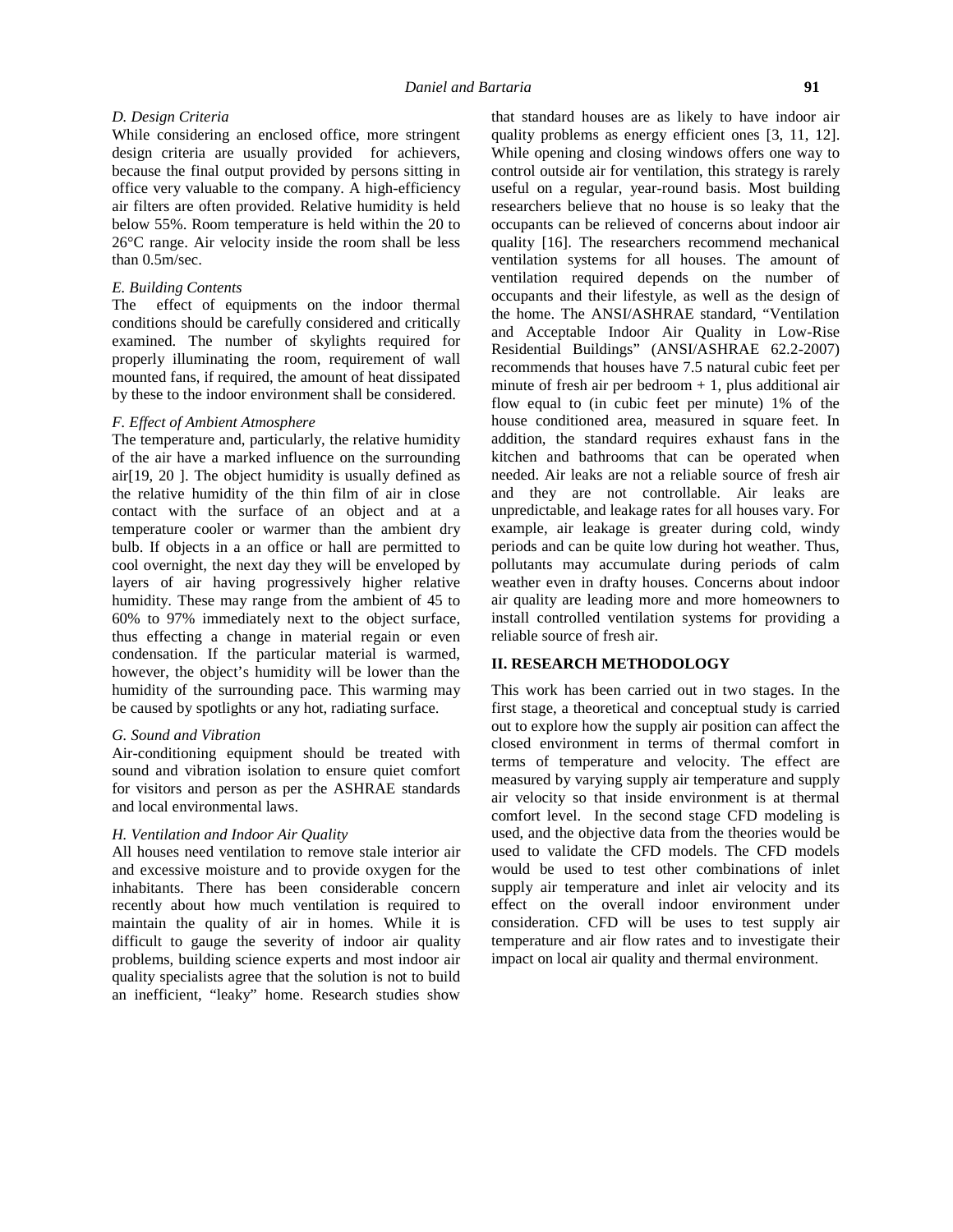### *A. CFD model*

Computational Fluid Dynamics (CFD) modeling is employed to further study the effect of supply air position in a closed environment under consideration. The main focus of the CFD study is to assess the effect of the air flow rate and supply air temperature on the performance of the system under study. Meanwhile, the results from CFD study could provide more information on the system and better visualization than the theoretical study, such as the tracking of the path lines, temperature profiles and velocity profiles. The CFD results are able to visually display the air flow pattern in the hall. Figure 2 shows the simplified model of the studied chamber. It consists of a three dimensional model ( a large hall ) with an inlet port, an outlet port while considering all the doors and windows as tightly closed walls with no leakages. The models is a hall and is considered empty for simplicity. The position of outlet port is kept fixed at upper corner of the wall. The inlet supply air position is varied to analyze its effect in the enclosed environment.



**Fig. 2.** The Geometrical model.

The study is done by considering three cases for inlet supply air positions: Case I: Inlet supply air is positioned at the upper part of a wall which is in front of the exhaust port wall, the exhaust port is at the upper part of the wall, Case II: Inlet supply air is positioned at the lower part of a wall which is in front of the exhaust port wall, the exhaust port is at the upper part of the wall, Case III Inlet supply air is positioned at the ceiling close to the wall which is in front of the exhaust port wall, the exhaust poet is at the upper part of the wall. CFD model is prepared in the preprocessor software called GAMBIT. The basic model is prepared by using bottom-top approach. Once the basic model is prepared, meshing of the model is done. An hexahedral mesh is chosen based on literature survey done. Then the inlet and outlet ports were fixed as per the three cases under consideration.

The files were saved as .mesh file in the GAMBIT. Then the post-processing is done using CFD software FLUENT 6.3 [21].

### *B. Boundary conditions*

The boundary condition is another important factor deciding the success of a CFD simulation. Right setting of boundary conditions is crucial in two ways, i.e., it may affect convergence and it may affect the correctness of results. The boundaries involved in this study include three types: wall boundary, mass flow inlet and pressure outlet. The surfaces of the room wall, ceiling and floor, are all set as wall boundaries. The Inlet supply air post is set as mass flow inlets and the exhaust port is taken as pressure outlet. The details of wall boundary parameters of the surfaces are listed in Table 1.

#### **Table 1: Boundary conditions of manikin surface.**

| Segments          | (K)<br>(Temp.) | (C)<br>(Temp.) |
|-------------------|----------------|----------------|
| East Wall         | 305            | 32             |
| West Wall         | 305            | 32             |
| North Wall        | 300            | 27             |
| South Wall        | 300            | 27             |
| Ceiling Insulated | 300            | 27             |
| Bottom Insulated  | 300            | 27             |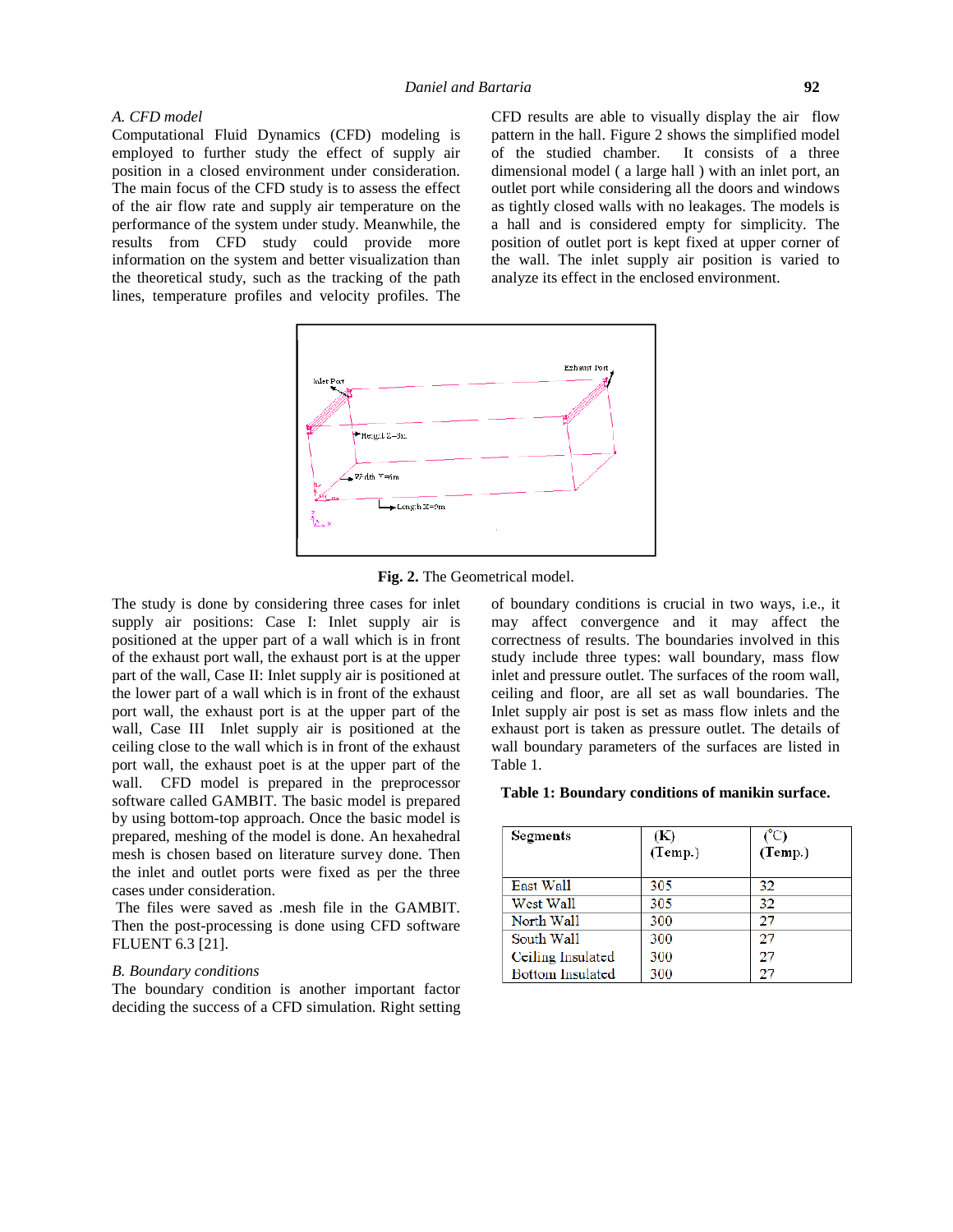### *C. Simulation settings*

All simulations are performed for three dimensional steady-state airflows in the thermal chamber. The turbulence model used is RNG k- model with enhance wall treatment. Pressure gradient effects and thermal effects are turned on for the enhanced wall treatment. Buoyancy effect is enabled by turning on gravity and set the fluid density as ideal-gas. Under-relaxation factors are used and reduced from the default values in the software to ensure convergence.

SIMPLE algorithm is used for pressure-velocity coupling. Standard algorithm is used for pressure discretization, and first order upwind algorithm is used for the discretization of the other parameters.

# **III. SIMULATION**

Simulation was carried out for all the three cases, temperature profiles were plotted.



**Fig. 3.** Temperature profile at different heights for 292°K supply air temperature Case I.



**Fig. 4.** Temperature profile at different heights for 292°K supply air temperature Case II.



**Fig. 5.** Temperature profile at different heights for 292°K supply air temperature Case III.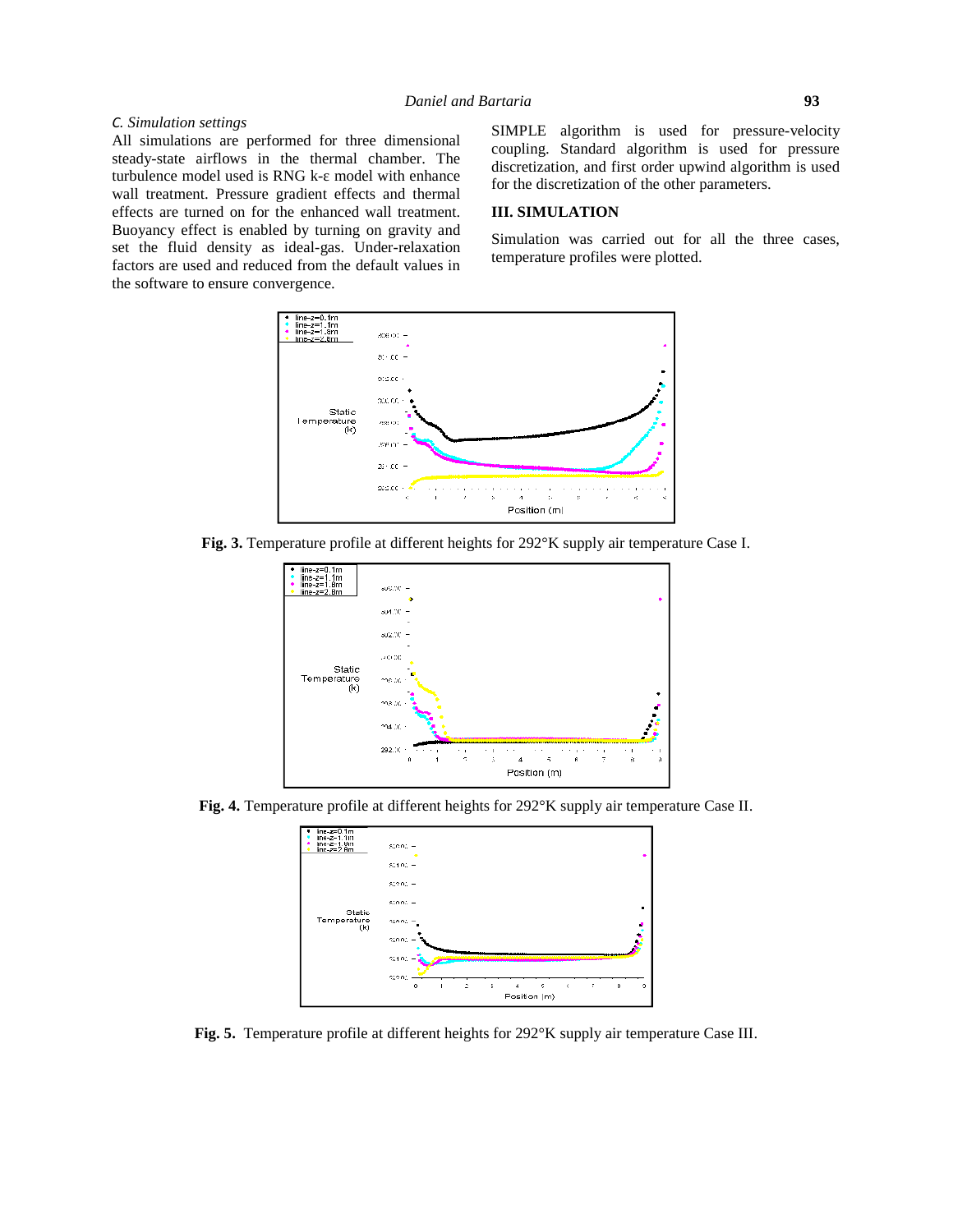As observed from figures 1, figure 2 and figure 3, Case III provides best results compared to the other two cases considered. In Case III, the temperature and velocity profiles on X-Y plane (ie inside a closed hall) at various heights ( $Z=0.1m$ , 1.1m, 1.8m, and 2.8m) are plotted. Stratification is observed in the analysis, the temperature difference between ankle position  $(Z=0.1m)$  and to the head position while person is sitting  $(Z=1.1m)$  is observed to be less than  $1^{\circ}C$ , which is within the acceptable limit for a person to feel comfortable as per ASHRAE standard. The increase in velocity helps in slight drop in temperature at a particular point under consideration. Thus a slight increase in velocity can be effective in maintaining the overall inside temperature of the hall at peak summer seasons with slight increase in energy consumption, while the overall system can provide thermal comfort with less energy consumption during rest of the year. Further the temperature profiles for Case III are plotted for different Inlet supply air temperatures varying from 292°K, 294°K, 296°K and 298°K (i.e. 19°C, 21°C, 23° and  $25^{\circ}$ C) with fixed Inlet supply air velocity 0.2m/s.



**Fig. 6.** Temperature profile at different heights for 292°K supply air temperature.



**Fig. 7.** Temperature profile at different heights for 294°K supply air temperature.



**Fig. 8.** Temperature profile at different heights for 296°K supply air temperature.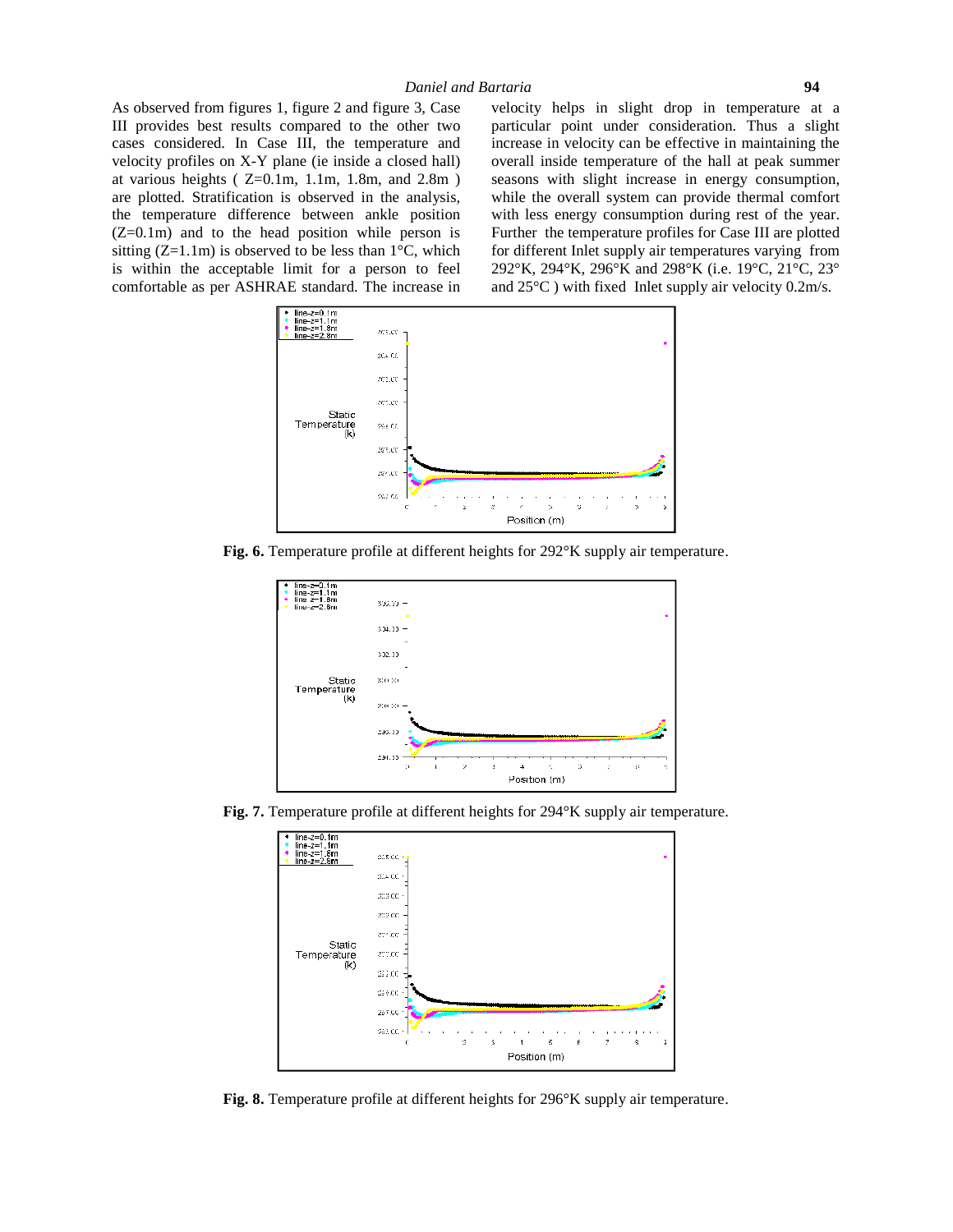

**Fig. 9.** Temperature profile at different heights for 298°K supply air temperature.



**Fig. 10.** Velocity profile at different heights for 0.2m/s at 298°K supply air temperature.

As observed from the fig. 5.35, 5.36, 5.37 and 5.38, condition of thermal comfort inside the hall is achieved. The temperature difference between ankle height (z=0.1m) and head while person is sitting  $(z=1.1m)$  is  $\langle 1^{\circ}$ C. Stratification is also observed, resulting in proper mixing and movement of hot air towards the exhaust port. Increase in velocity further reduces the temperature at a point and also increases working zone slightly.

Case III, the velocity profiles are within the comfortable limit (ie < 0.2m/s ).

Thus Input Supply air velocity of 0.2m/s and Input supply air temperature of 298°K provides the optimum condition in terms of power consumption. The Overall velocity inside the hall is within 0.2m/s and temperature is within the range of 295°K- 299°K ( i.e.  $22^{\circ}$ C -  $26^{\circ}$ C ).

# **IV. RESULTS**

In Case III (i.e. inlet at ceiling of the room at length x=0.2m and outlet at opposite side wall top i.e. length  $x=8.9m$ )

(1) The maximum temperature inside the room remains with  $300K \ll 27^{\circ}$ C) which is under comfort condition for all three velocities.

(2) The temperature difference between ankle  $(z=0.1m)$ ) and Head level while person is sitting  $(z=1.1m)$  is less than  $1K$  (<1 $^{\circ}$ C) this is also within comfortable condition.

(3) The stratification is also observed, resulting in proper mixing and movement of hot air towards the exhaust port.

(4) Working zone reduction is about 0.8m at the Inlet wall and about 0.4m at the outlet wall.

(5) Increase in velocity helps in decreasing the uncomfortable zone at the inlet, though there is cost associated for increase in velocity. .

### **V. CONCLUSION**

To validate simulation, results cited from ASHRAE and numerical simulation were compared and analyzed. By using the RNG k-Renolds Average Navier-Stokes Turbulence model three cases were analyzed numerically. Conclusions regarding the effects of locations of the diffuser on the air flow field in an air conditioning hall have been drawn: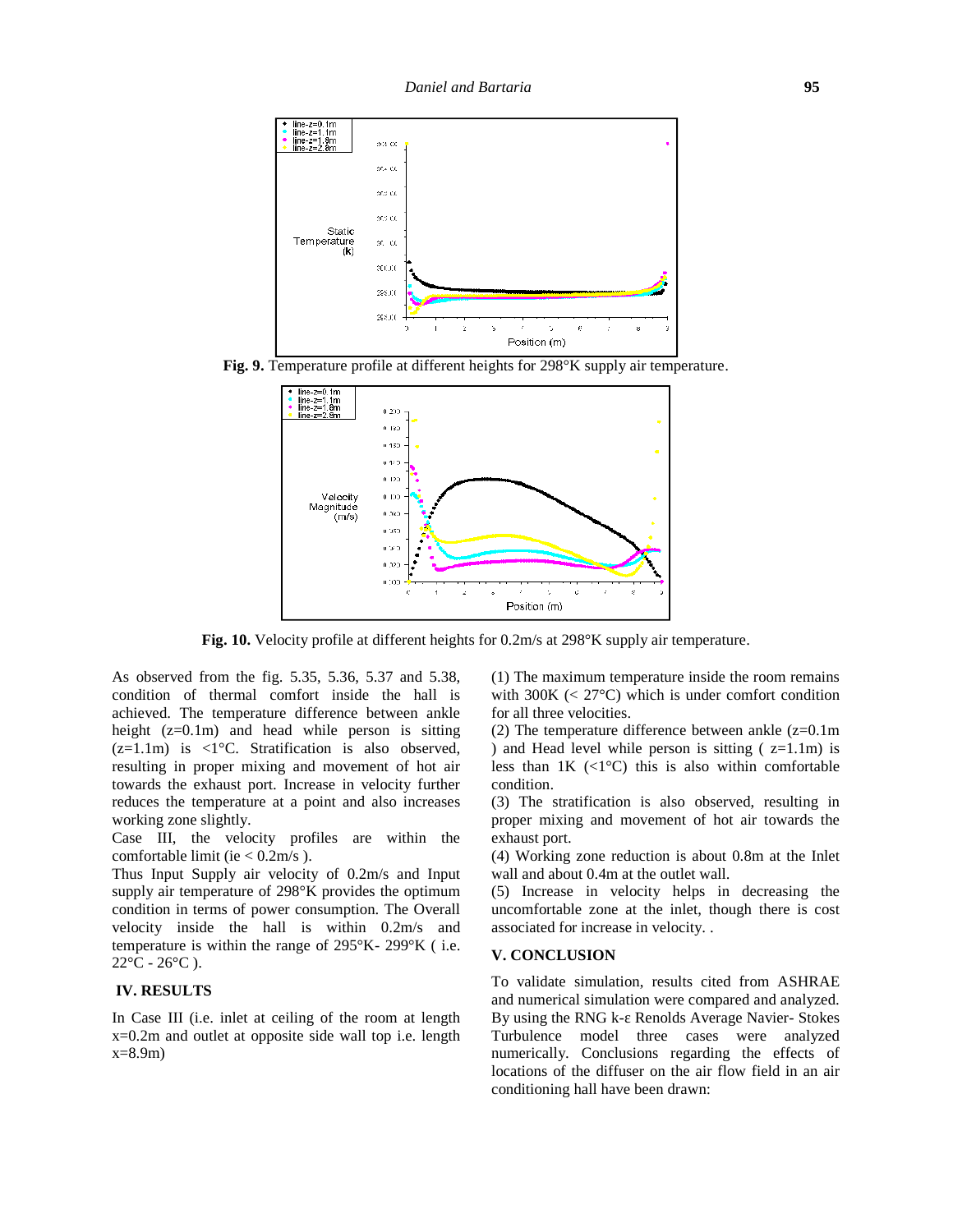(1) It is reliable to predict the air flow field of the air conditioning hall by RNG k- model. The regions of higher temperature and greater velocity are closer to the experimental results. Because of the complexity of boundary conditions, the temperature calculation results are underestimated.

(2) When the supply air inlet port is at the lower part of office, the effects of different locations on the temperature distribution of office is not significant. The stratification is not achieved as desired. Influence of the supply air inlet port with height is more obvious than with locations at a certain height to the temperature. When the supply air inlet port is at the top of the hall, stratification is observed but as observed it is on the higher side, the temperature difference between ankle position and to the head position while person is sitting is observed to be about 3°C, which is on a much higher side for a person to feel comfortable as per ASHRAE standard.

(3) When the diffuser is at the ceiling of the hall. The stratification is observed, the temperature difference [3] between ankle position and to the head position while person is sitting is observed to be less than 1°C, which is within the acceptable limit for a person to feel comfortable as per ASHRAE standard.

(4) Thus it is observed from the simulation that out of the three cases considered the Case III provides best results. It is observed that in this case increase in velocity helps in slight drop in temperature at a particular point under consideration. Thus a slight increase in velocity can be effective in maintaining the [5] overall inside temperature of the hall at peak summer seasons with slight increase in energy consumption, while the overall system can provide thermal comfort with less energy consumption during rest of the year.

# **VI. FUTURE WORK**

While the objective of this research was to use three dimensional CFD analysis to determine a set of principles to guide the design of heating and cooling systems, many difficulties were encountered in [7] devising, evaluating, and validating a three dimensional model. As such, this leaves much room for future work in this area. Not only do problems such as computational limits and times complicate the matter of performing a three-dimensional investigation, but the sheer number of possible model configurations makes the development of a meaningful model more difficult as there are unlimited variations of actual physical hall designs. Additionally, while a single model may be able to provide insights into the temperature and flow patterns within a hall, changes as simple as an open

doorway or any obstruction added within the room could dramatically affect the observed patterns within a physical building. Areas of interest in future simulations would include changing of vent locations and changing of air injection methods. For example, a pulsed injection with a mean volumetric flow equal to the injection flow rate of a steady flow may offer more mixing and better results. Also, changing the number of inlets and outlets that are active in any given case may yield desirable results.

# **REFERENCES**

- [1] Liu, J., Aizawa, Y., and Yoshino, H., (2002). Experimental and numerical study on simultaneous temperature and humidity distributions, *ROOMVENT 2002*, 169-172.
- [2] Yang Ming, Yuan Dongsheng and Ren Xiaoli (2012). Numerical simulation on the influence of air-supply velocity in air-conditioning office, IPCSIT vol. **47**, 2012.
- Essam E. Khalil, (2002). Energy-Efficiency in Air Conditioned Buildings: The Green Buildings Dream, *Int. J. of Thermal & Environmental Engineering* Vol. **2**, No. 1 ventilation, ROOMVENT 2002, page 209- 212.
- [4] Kana Horikiri, Yufeng Yao and Jun Yao, Numerical Simulation of Convective Airflow in an Empty Room, *International Journal Of Energy And Environment*, Vol. **5(**4), 2011.
- Kameel, R., and Khalil, E.E., (2001). Numerical computations of the fluid flow and heat transfer in air-conditioned spaces, NHTC2001-20084, *35th National Heat Transfer Conference,* Anaheim, California.
- [6] CC Tsao, S W Nien, W H Chen, Y C Shih, (2013). The Impact of an air supply guide vane on the Indoor air distribution, World Academy of Science, Engineering and Technology, 2013.
- Nakamura, Y., and Fujikawa, A., (2002). Evaluation of thermal comfort and energy conservation of an ecological village office, ROOMVENT 2002, page 413-416.
- [8] Kameel, R., and Khalil, E.E., (2002). Prediction of flow, turbulence, heat-transfer and air humidity patterns in operating theatres, ROOMVENT 2002, page 69-72.
- [9] Kameel, R., and Khalil, E.E., (2002). Prediction of turbulence behavior using k model in operating theatres, ROOMVENT 2002, page 73-76.